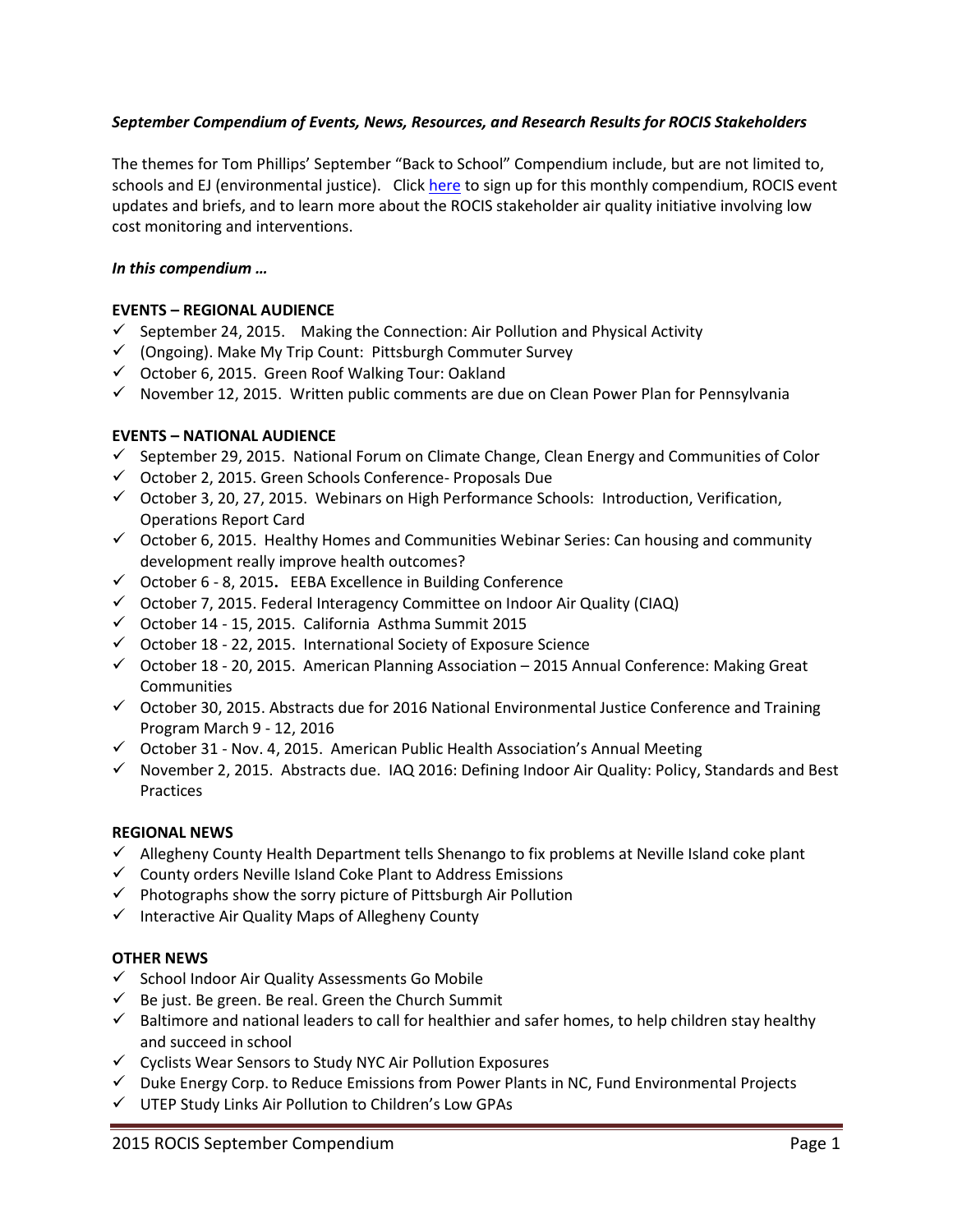## **OTHER NEWS – Continued**

- $\checkmark$  Pay For Success Initiatives promotes healthy homes in 21 cities; Austin collaborative joins
- $\checkmark$  EPA awards IAQ, climate change, and health research grants to 9 universities, including wildfire, extreme heat and cold, ventilation, and weatherization topics
- $\checkmark$  Free tool for mapping traffic related air quality, urban heat island index, and demographics

## *Wildfires and Air Pollution*

- $\checkmark$  Smoke From Hundreds of Wildfires in Canada Streams South Across Much of Central U.S.
- $\checkmark$  Smoke Gets in Your Eyes (From Distant Flames)
- $\checkmark$  Smoky air from Northern California wildfires concerns Bay Area, triggers alerts
- $\checkmark$  Record heat and bad air hit Modesto area; football game moved
- $\checkmark$  People living with wildfire smoke can measure air quality on their own -- Visibility Index
- $\checkmark$  Wildfire size and numbers break US record for summer

## **RESOURCES**

- *School Technical & Financial Toolkit, nZEB renovation for Mediterranean schools*
- *Recognition, Evaluation, and Control of Legionella in Building Water Systems.*
- *Northwest Energy Efficiency Alliance Hospitals Strategic Energy Management (SEM) Initiative: Market Transformation and Lasting Impact*.
- *DOE Small Business Voucher Pilot.*

## **RESEARCH RESULTS**

- $\checkmark$  Advancing a multidisciplinary research framework on school environment, occupant health, and performance.
- $\checkmark$  Can changing the timing of outdoor air intake reduce indoor concentrations of traffic-related pollutants in schools?
- $\checkmark$  Residential exposure to air toxics is linked to lower grade point averages among school children
- $\checkmark$  Do Classroom Ventilation Rates in California Elementary Schools Influence Standardized Test Scores? Results from a Prospective Study
- $\checkmark$  Ambient Heat and Sudden Infant Death: A Case Crossover Study Spanning 30 years in Montreal, Canada.
- $\checkmark$  Mapping the effects of urban heat island, housing, and age on excess heat-related mortality in London
- $\checkmark$  Personal exposure monitoring of PM2.5 in indoor and outdoor microenvironments (Dylos PM monitor pilot study).
- $\checkmark$  Human Exposure to Unconventional Natural Gas Development: A public health demonstration of periodic high exposure to chemical mixtures in ambient air.
- $\checkmark$  Particulate organic nitrates observed in an oil and natural gas production region during wintertime.
- $\checkmark$  Part 1. Assessment of carcinogenicity and biologic responses in rats after lifetime inhalation of newtechnology diesel exhaust in the ACES bioassay.
- $\checkmark$  Spatio-temporal variations of ozone and nitrogen dioxide concentrations under urban trees and in a nearby open area.
- $\checkmark$  An assessment of the potential for co-exposure to allergenic pollen and air pollution in Copenhagen, Denmark.
- *In vitro* and *in vivo* toxicity of urban and rural particulate matter from California.
- $\checkmark$  Studies of air leakage testing and energy efficient retrofits in Canada (some studies in progress).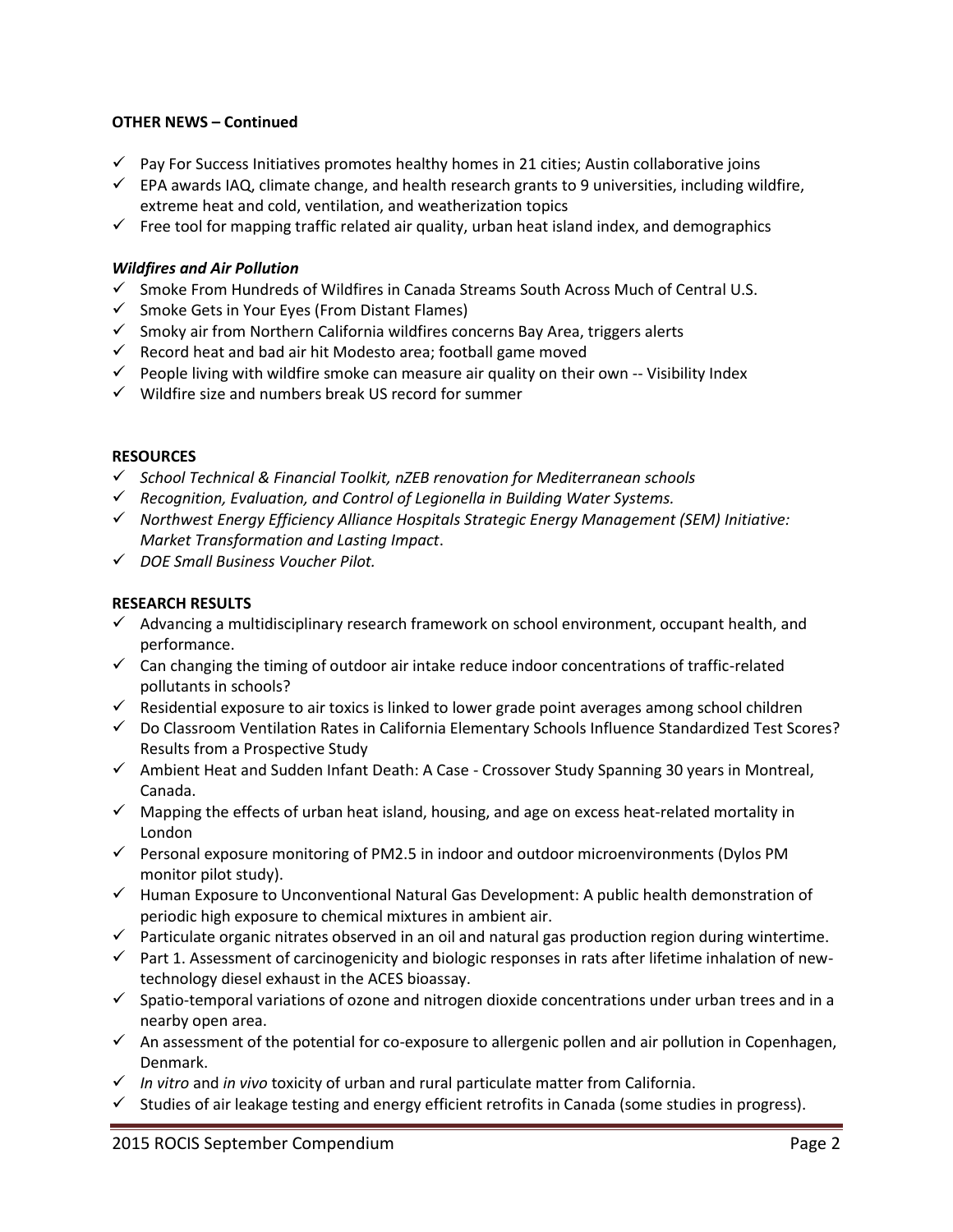## **ABSTRACTS AND LINKS for above items**

#### **EVENTS – REGIONAL AUDIENCE**

#### **September 24, 2015 Making the Connection: Air Pollution and Physical Activity**

Allegheny General Hospital. Dr. Tegan Boehmer, epidemiologist, CDC's Healthy Community Design Initiative, and Dr. Albert Presto, Carnegie Mellon University. [For more information.](http://gasp-pgh.org/2015/08/20/making-the-connection-air-pollution-and-physical-activity/)

#### **(Ongoing). Make My Trip Count: Pittsburgh Commuter Survey**

To help improve your commute and improve the environment, take this survey if you commute by any mode in the Pittsburgh region.Especially if you make regular trips into Downtown, Oakland, and the North Shore. [Take this survey.](http://www.makemytripcount.org/about.html)

#### **October 6, 2015. Green Roof Walking Tour: Oakland**

Green Building Alliance. [Register here.](https://www.go-gba.org/event/green-roof-walking-tour-oakland/)

#### **November 12, 2015. Written public comments are due on Clean Power Plan for Pennsylvania**

The PA DEP is hosting a "listening session" at Carnegie Mellon University on Sept. 21, to take comments from the public on how PA should craft its plan to reduce carbon pollution from power plants to meet the Clean Power Plan's goals and requirements. The federal plan also allows investments in energy efficiency in multifamily homes. [For more information.](http://alleghenysc.org/?p=25965#more-25965)

## **EVENTS – NATIONAL AUDIENCE**

**September 29, 2015. National Forum on Climate Change, Clean Energy and Communities of Color** Washington, DC. [For more information.](http://www.greenforall.org/national_forum_on_climate_change_clean_energy)

## **October 2, 2015, proposals due. Green Schools Conference**

Pittsburgh, PA. March 31 – April 1, 2016. The Green Schools Conference & Expo (GCSE) brings together green schools thought-leaders and champions, connecting educators, school administrators, non-profit and corporate partners, and elected officials to advance the shared mission of green schools for all within this generation. [For more information.](http://gsc.usgbc.org/)

## **October 3, 20, 27, 2015. Webinars on High Performance Schools: Introduction, Verification, Operations Report Card**

Collaborative for High Performance Schools (CHPS). Presentation on best practices for inspecting school faculties and operations: [View the presentation.](http://www.chps.net/content/277/ORC_GG-USA_GreenSchools-Presentation_Final-1.pdf)

## **October 6, 2015. Healthy Homes and Communities Webinar Series: Can housing and community development really improve health outcomes?**

Part 2 of 6: Healthy Homes. Next in series: Nov. 3 and Dec. 1. [View previous webinars.](http://neighborworks.org/Community/Health/Webinars)

## **October 6 - 8, 2015. EEBA Excellence in Building Conference**

Denver, CO. Multiple sessions address IAQ, energy efficiency, ventilation, air sealing, etc. in homes. [For more information.](http://www.eeba.org/conference)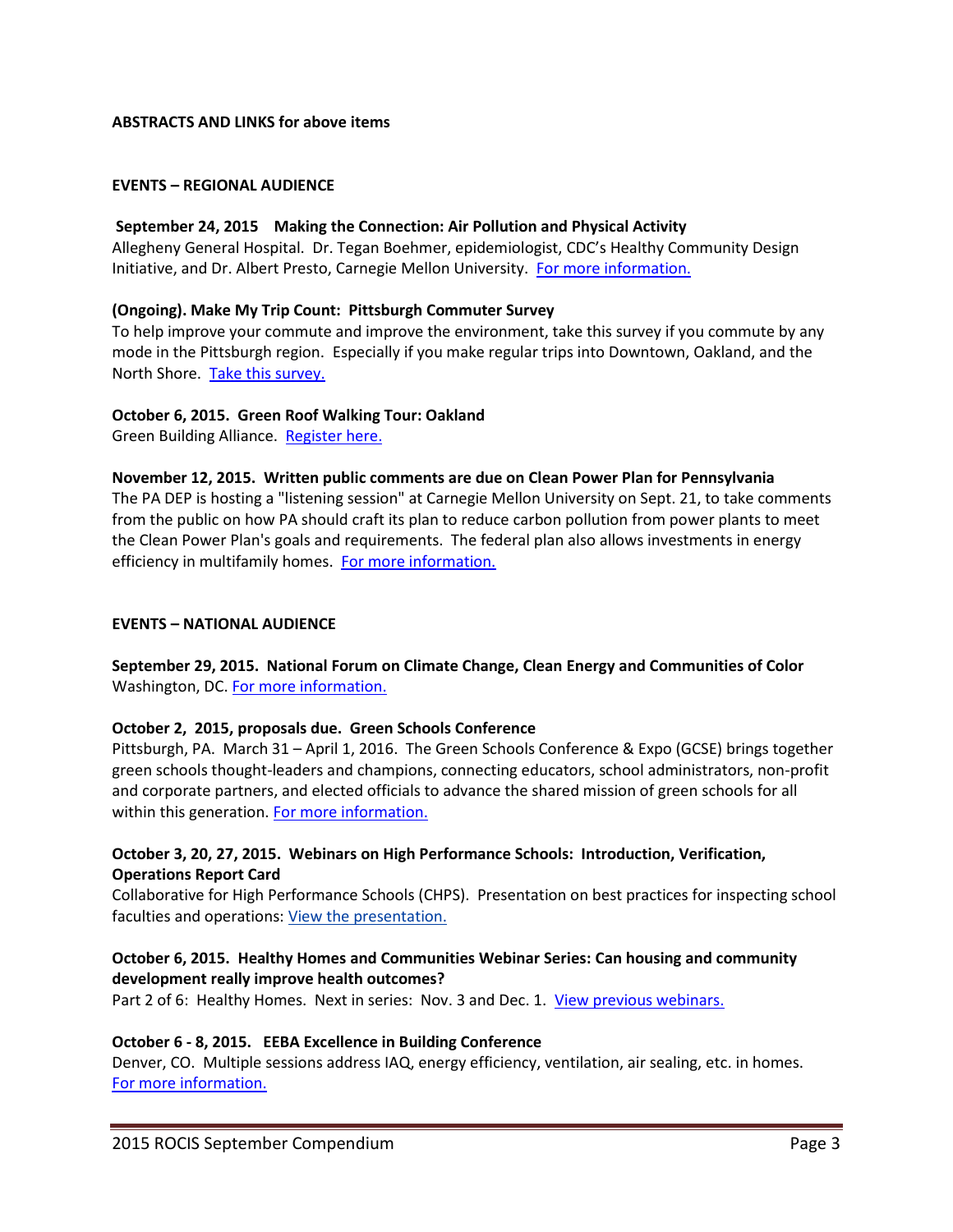## **EVENTS – NATIONAL AUDIENCE - Continued**

## **October 7, 2015 Federal Interagency Committee on Indoor Air Quality (CIAQ)**

Quarterly webinars on agency activity updates, and guest speakers on current issues such as spray polyurethane foam insulation. [For more information.](http://www.epa.gov/iaq/ciaq)

## **October 14 - 1 5, 2015. California Asthma Summit 2015**

Los Angeles, CA. [http://www.calasthmasummit.org/.](http://www.calasthmasummit.org/) University of Pittsburgh will be represented by Anna Marsland, Ph.D., R.N. "A School-Based Stress Management Intervention for 8-14 Year-Olds with Persistent Asthma".

## **October 18 - 22, 2015 International Society of Exposure Science**

Henderson, Nevada. Fracking, traffic, other outdoor pollutant sources, heat exposure, and pollutant monitoring will be addressed at this international conference. [View Conference Program.](http://www.ises2015.org/)

## **October 18 - 20, 2015. American Planning Association –2015 Annual Conference: Making Great Communities**

Pittsburgh. [For more information.](http://www.planswpa.com/)

# **October 30, 2015 Abstracts due for 2016 National Environmental Justice**

#### **Conference and Training Program March 9 - 12, 2016**

A National Dialogue for Building Healthy Communities, Washington, DC. [Call for abstracts.](http://energy.gov/lm/downloads/2016-call-abstracts)

#### **October 31 - November 4, 2015. American Public Health Association's Annual Meeting**  Chicago, IL. [For more information.](https://www.apha.org/events-and-meetings/annual)

## **November 2, 2015. Abstracts due. IAQ 2016: Defining Indoor Air Quality: Policy, Standards and Best Practices**

ASHRAE and AIVC. Alexandria, VA. [For more information.](https://www.ashrae.org/membership--conferences/conferences/ashrae-conferences/iaq-2016)

## **REGIONAL NEWS**

**Allegheny County Health Department tells Shenango to fix problems at Neville Island coke plant.** September 8, 2015. [Read the article.](http://triblive.com/business/headlines/9029753-74/shenango-county-plant#ixzz3m30xhOXw) [View monitoring results.](http://gasp-pgh.org/2015/09/08/dte-shenango-compliance-through-2015s-second-quarter/)

## **County tells Neville Island coke plant to address emissions.** September 10, 2015. [Read the](http://www.post-gazette.com/local/west/2015/09/10/Allegheny-County-tells-Neville-Island-coke-plant-to-address-emissions/stories/201509100093) article.

**Photographs that show the sorry picture of Pittsburgh air pollution.** September 15, 2015. ["In the Air:](http://filmmakers.pfpca.org/exhibitions/air-visualizing-what-we-breathe)  [Visualizing What We Breathe,"](http://filmmakers.pfpca.org/exhibitions/air-visualizing-what-we-breathe) at Pittsburgh Filmmakers in North Oakland, attempts to raise our consciousness about the progress we have yet to make. The exhibit ends February 26. For more [information.](http://www.post-gazette.com/opinion/diana-nelson-jones/2015/09/15/Diana-Nelson-Jones-Walkabout-Photos-show-the-sorry-picture-of-local-air-pollution/stories/201509150028)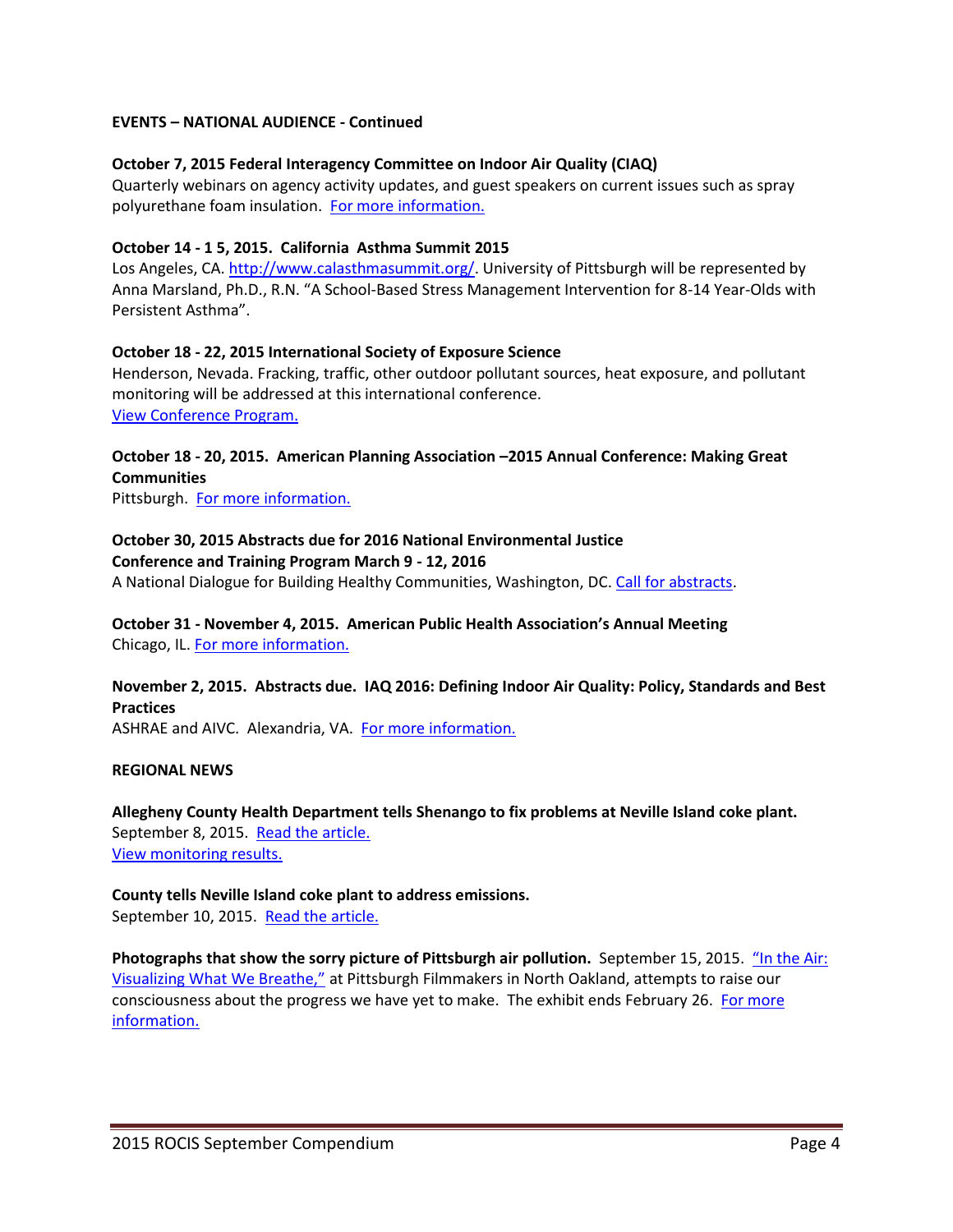## **REGIONAL NEWS - Continued**

**Interactive air quality maps are available for Allegheny County.** May 10, 2015. The current interactive maps Breathe Project's website only allow people to find averages for black carbon and nitrogen dioxides, at the neighborhood level. CMU's plan is to add more pollutants as the maps become available, and eventually help translate measurements to health risks and identify the contributing sources of pollution. [Read the article.](http://www.pghcitypaper.com/Blogh/archives/2015/05/15/cmu-and-breathe-project-present-interactive-air-quality-maps-for-allegheny-county) For more information.

#### **OTHER NEWS**

#### **School Indoor Air Quality Assessments Go Mobile.** August 12, 2015.

EPA developed a mobile app to help schools carry out IAQ programs and to help schools to conduct regular and thorough assessments to ensure their schools are safe and productive places to learn. [For](http://yosemite.epa.gov/opa/admpress.nsf/bd4379a92ceceeac8525735900400c27/6839b4f57b0ff3a385257e9f004f8ea4!OpenDocument)  [more information.](http://yosemite.epa.gov/opa/admpress.nsf/bd4379a92ceceeac8525735900400c27/6839b4f57b0ff3a385257e9f004f8ea4!OpenDocument)

#### **Be just. Be green. Be real. Green the Church Summit.** September 16, 2015.

For three days in August, faith leaders, green innovators, and hundreds of church members were brought together for worship, community-building, discussion, and action. Sponsored by Green For All and the U.S. Green Building Council, [Read more.](http://www.usgbc.org/articles/be-just-be-green-be-real-usgbc-green-church-summit?kui=63AdTBnQq7PC_QZaHl4hnQ) More info and tools: Green the Church[, http://www.greenforall.org/green\\_the\\_church.](http://www.greenforall.org/green_the_church)

## **Baltimore and national leaders to call for healthier and safer homes, to help children stay healthy and succeed in school.** August 25, 2015. HUD announced a \$4M grant for removing lead and other safety hazards in Baltimore homes. GHHI unveiled a new smartphone tool, the "My Healthy Home" app, teaches families how to identify hazards in the home that may make them sick. [For more information.](http://www.greenandhealthyhomes.org/media/press-releases/federal-nonprofit-and-baltimore-city-leaders-call-making-homes-healthier-help#sthash.Q6LAgkdD.dpuf)

## **Cyclists Wear Sensors to Study NYC Air Pollution Exposures.**

September 14, 2015. Columbia University researchers are attempting to measure bicyclists' exposure, inhaled dose, heart rate, and breathing rates to measure inhaled dose to air pollution. [For more](http://gaspgroup.org/bicycling-air-pollution-toxic-columbia-nyc/)  [information..](http://gaspgroup.org/bicycling-air-pollution-toxic-columbia-nyc/)

**Duke Energy Corp. to Reduce Emissions from Power Plants in NC, Fund Environmental Projects.** September 10, 2015. [For more information.](http://www2.epa.gov/enforcement/duke-energy-corporation-clean-air-act-caa-settlement)

## **UTEP Study Links Air Pollution to Children's Low GPAs.**

September 3, 2015. [For more information.](http://news.utep.edu/?p=31279)

**Pay For Success Initiatives promotes healthy homes in 21 cities; Austin collaborative joins. Social Innovation Fund resources are used to achieve cost effective reduction of asthma impacts in children.** Healthy Homes, Happy Families, III (II), Aug. 2015, p. 3[. Read more.](http://issuu.com/ghhi/docs/hhhf-3-2-web/1?e=10871546/14700773) Pay For Success: [For more information.](http://www.greenandhealthyhomes.org/media/press-releases/green-healthy-homes-initiative-receives-1011m-federal-investment-support-pay)

**EPA awards IAQ, climate change, and health research grants to 9 universities, including wildfire, extreme heat and cold, ventilation, and weatherization topics.**

August 11, 2015. [For more information.](http://yosemite.epa.gov/opa/admpress.nsf/7d7bb2acc94d929c85257359003f533c/0afe3882f61bb0e785257e9e0051279d!OpenDocument)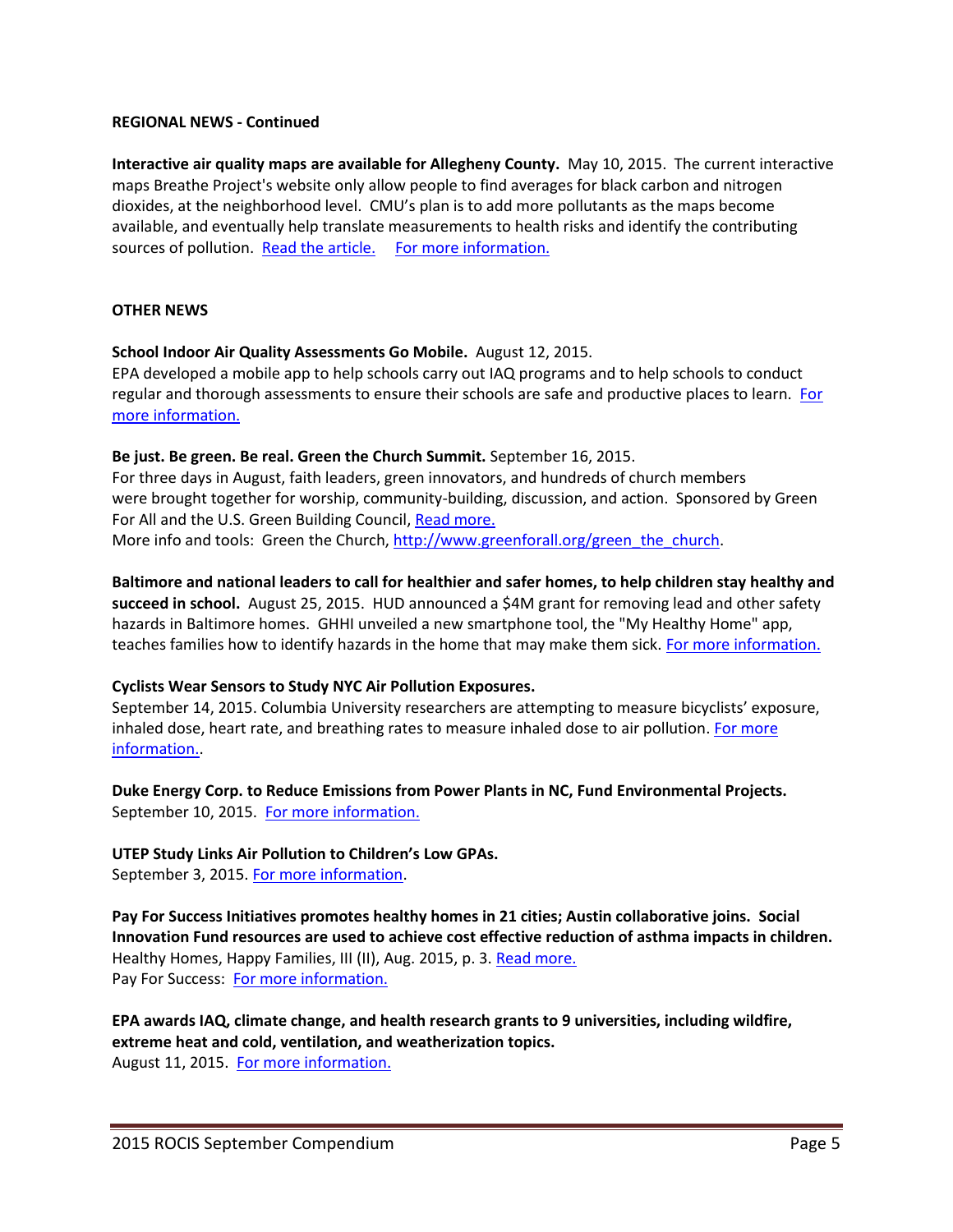## **OTHER NEWS - Continued**

## **Free tool for mapping traffic related air quality, urban heat island index, and demographics is available.**

Portland State University has developed the free The Trees and Health app. It "delivers a neighborhoodby-neighborhood map of tree cover for 13 U.S. cities (*including Pittsburgh)* and easy-to-use tools to view and analyze factors including demographic data, traffic-related air quality, and urban heat island index. The website offers a framework for prioritizing at-risk neighborhoods and then estimating the number of trees necessary to make a positive impact on the lives of residents." [Read More.,](http://www.pdx.edu/sustainability/news/web-tool-links-urban-forest-research-public-health-goals-targeted-intervention) August 3, 2015. [For more information.](http://map.treesandhealth.org/)

#### **(WILDFIRES and AIR POLLUTION)**

**Smoke From Hundreds of Wildfires in Canada Streams South Across Much of Central U.S.**  June 29, 2015. [For more information.](http://blogs.discovermagazine.com/imageo/2015/06/29/smoke-from-hundreds-of-wildfires-in-canada-streams-south-across-central-united-states/#.Vf3bqc59TlV)

#### **Smoke Gets in Your Eyes (From Distant Flames).**

August 2015. [For more information.](http://www.onearth.org/earthwire/wildfire-smoke-health-impacts-distance?utm_source=newsletter&utm_medium=linkmain&utm_campaign=email)

**Smoky air from Northern California wildfires concerns Bay Area, triggers alerts.** August 16, 2015. [For more information.](http://abc7news.com/news/bay-area-residents-concerned-about-smoky-air-from-wildfires/935473/)

## **Record heat and bad air hit Modesto area; football game moved.**

September 11, 2015. [For more information.](http://www.modbee.com/news/article34850643.html)

**People living with wildfire smoke can measure air quality on their own -- Visibility Index.** August 20, 2015. [For more information.](http://www.nbcmontana.com/news/people-living-with-wildfire-smoke-can-measure-air-quality-on-their-own/34836626.)

## **Wildfire size and numbers break US record for summer.**

August 2015. [For more information.](http://www.ncdc.noaa.gov/sotc/fire/201508)

## **RESOURCES**

## *School Technical & Financial Toolkit, nZEB renovation for Mediterranean schools.*

Interactive information on appropriate techniques and financial resources and mechanisms to implement nearly Zero-Energy Buildings. It includes high energy and indoor environment goals. Case studies and training are provided. European Commission, February 2015. [For more information.](http://www.zemeds.eu/school-toolkits)

## *Recognition, Evaluation, and Control of Legionella in Building Water Systems.*

*G*uidance for industrial hygienists and other occupational and environmental health and safety (OEHS) professionals on best practices for assessing building water systems before disease occurs. Air and Industrial Hygiene Association, August 10, 2015. [For more information.](https://www.aiha.org/about-aiha/Press/2015PressReleases/Pages/AIHA-Provides-Preventative-Guidance-in-New-Legionella-Guideline.aspx)

## *Northwest Energy Efficiency Alliance Hospitals Strategic Energy Management (SEM) Initiative: Market Transformation and Lasting Impact*

Hughes and Price, 2015. Making the business case: the authors recommended highlighting the cost savings, along with non-energy motivations such as improved comfort and health, community and corporate responsibility, and executives'' competitive nature and legacy. [For more information.](http://neea.org/docs/default-source/white-papers/neea-hospitals-strategic-energy-management-%28sem%29-initiative---market-transformation-and-lasting-impactf5027d30979363e3870cff0000917d48.pdf?sfvrsn=0/)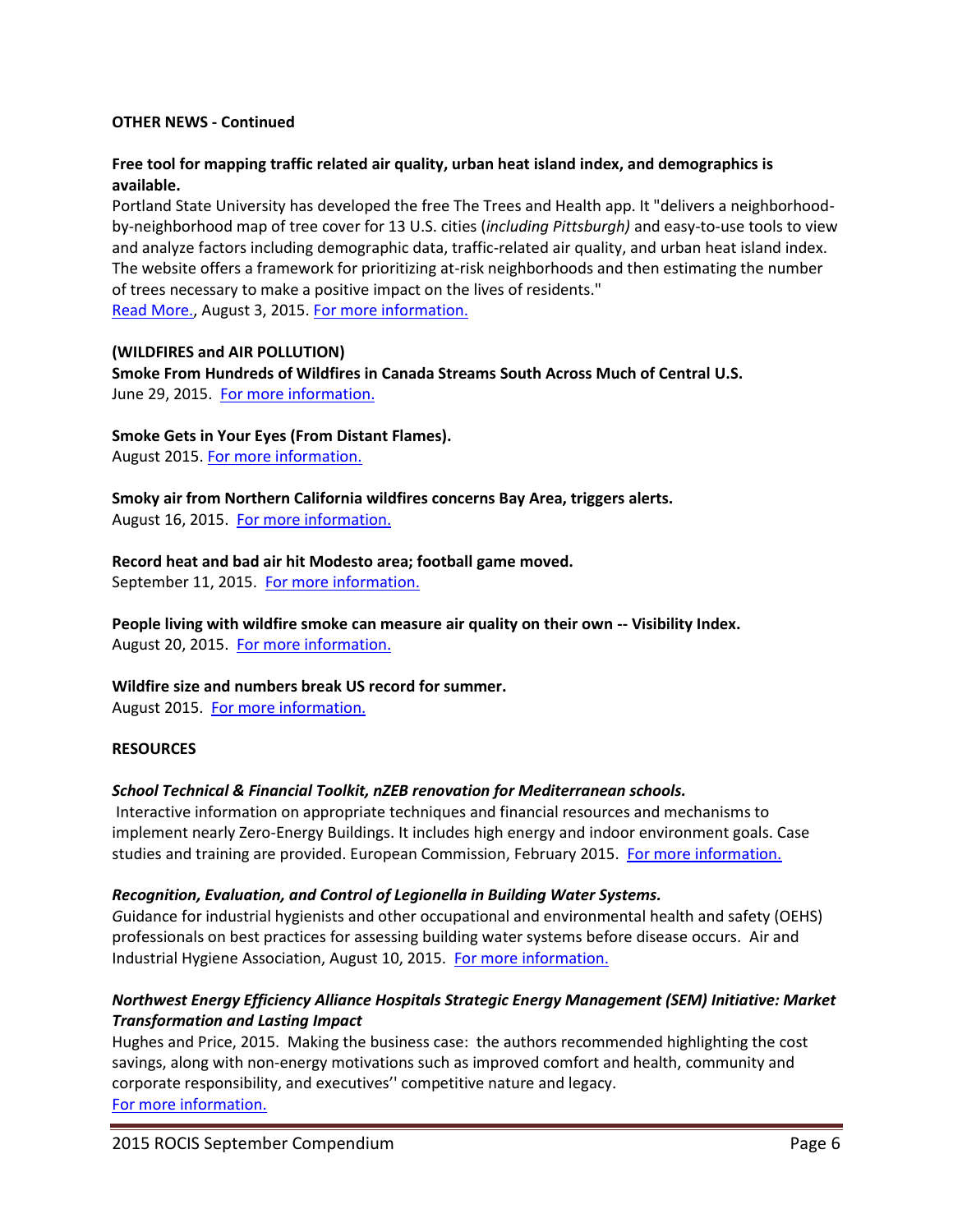#### **RESOURCES** *-* **Continued**

#### *DOE Small Business Voucher Pilot.*

There will be \$20 million in technical assistance vouchers from national laboratories, ranging from \$50- 300k per small business. Research areas: Advanced Manufacturing, Bio-Energy, Buildings, Fuel Cells, Geothermal, Solar, Water, Wind and Vehicles. Applications period opens September 23, 2015. For [more information.](http://www.sbv.org/)

#### **RESEARCH RESULTS**

**Advancing a multidisciplinary research framework on school environment, occupant health, and performance.** Magzamen et al., October 2015. Indoor Air (free). [For more information.](http://onlinelibrary.wiley.com/doi/10.1111/ina.12234/abstract?campaign=woletoc.)

**Can changing the timing of outdoor air intake reduce indoor concentrations of traffic-related**  pollutants in schools? MacNeil et al., 2015, Indoor Air, in press. [For more information.](http://www.ncbi.nlm.nih.gov/pubmed/26340686)

**Residential exposure to air toxics is linked to lower grade point averages among school children in El**  Paso, Texas, USA. Clark-Reyna et al., 2015. [For more information.](http://link.springer.com/article/10.1007%2Fs11111-015-0241-8#.)

**Do Classroom Ventilation Rates in California Elementary Schools Influence Standardized Test Scores?**  Results from a Prospective Study. Mendell et al., 2015. Indoor Air, in press. [For more information.](http://www.ncbi.nlm.nih.gov/pubmed/26283474)

## **Ambient Heat and Sudden Infant Death: A Case - Crossover Study Spanning 30 years in Montreal, Canada.**

Auger et al., 2015. Env. Health Perspectives[. For more information..](http://ehp.niehs.nih.gov/1307960/)

## **Mapping the effects of urban heat island, housing, and age on excess heat-related mortality in London.**

Taylor et al., 2015. Urban Climate, in press, online. [For more information.](http://www.sciencedirect.com/science/article/pii/S2212095515300146)

## **Personal exposure monitoring of PM2.5 in indoor and outdoor microenvironments (Dylos PM monitor pilot study).**

Steinle et al., 2015. Sci. of the Total Env. [For more information.](http://www.sciencedirect.com/science/article/pii/S0048969714017057)

**Human Exposure to Unconventional Natural Gas Development: A public health demonstration of periodic high exposure to chemical mixtures in ambient air.** Brown et al., 2015. J Environ Sci Health A Tox Hazard Subst Environ Eng. [For more information.](http://www.tandfonline.com/doi/abs/10.1080/10934529.2015.992663) (Additional reports and presentations on shale gas development are available [here.](http://www.environmentalhealthproject.org/resources/presentations/) )

**Particulate organic nitrates observed in an oil and natural gas production region during wintertime.** Lee et al. 2015. [For more information.](http://www.atmos-chem-phys.net/15/9313/2015/acp-15-9313-2015.pdf)

## **Part 1. Assessment of carcinogenicity and biologic responses in rats after lifetime inhalation of newtechnology diesel exhaust in the ACES bioassay.**

MacDonald et al. 2015. Res Rep Health Eff Inst. [For more information.](http://www.ncbi.nlm.nih.gov/pubmed/25842615)